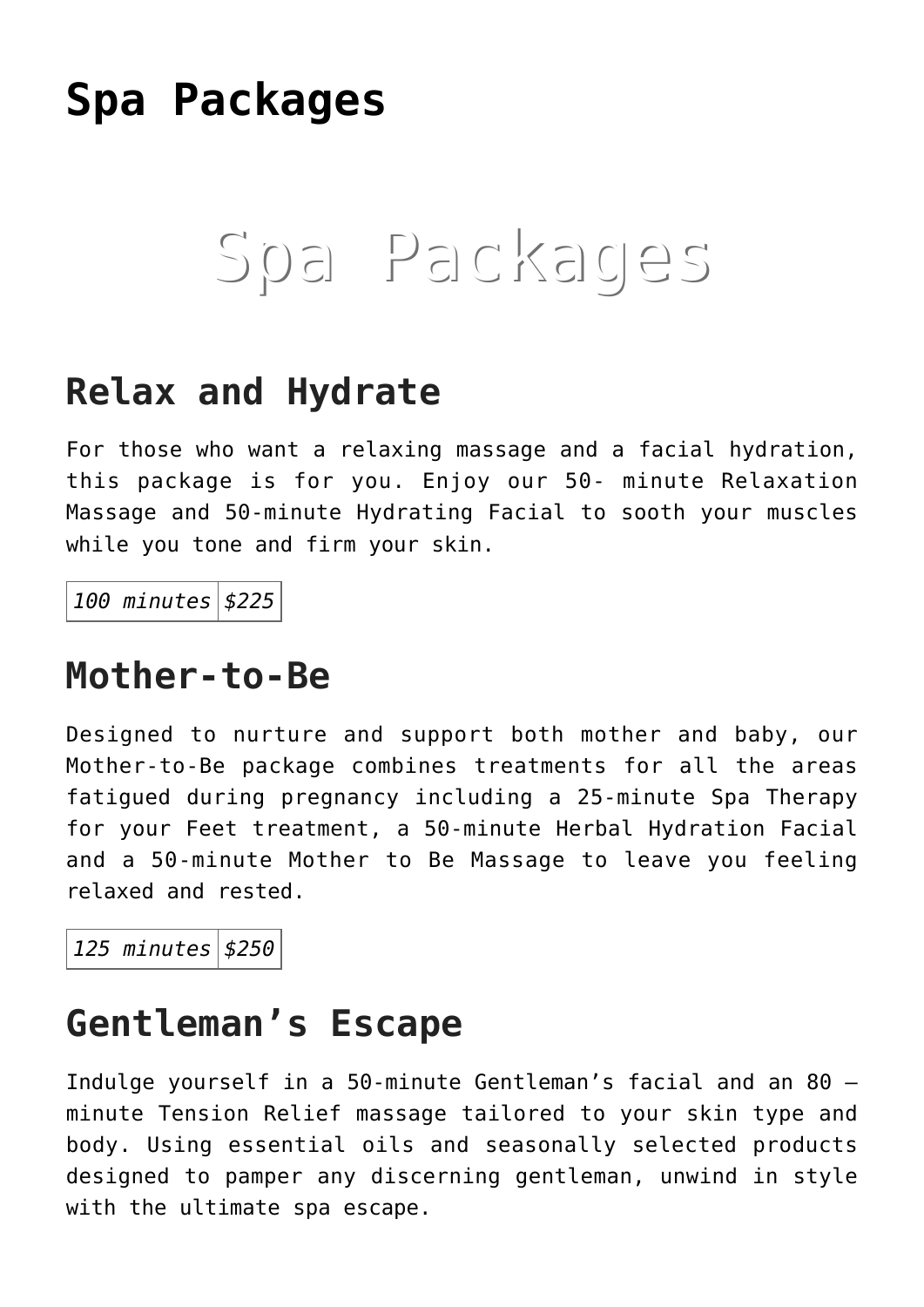#### **Seasonal Indulgence**

Combine our 80-minute Seasonal Facial and Massage for the ultimate in scrubs, scents and smells! Select our custom blend body scrubs or one of our seasonal options – for your hands and feet during your relaxing facial and enjoy a body brushing service with your massage.

*160 minutes \$340*

### **Tranquility**

Stressed and busy? This package is the perfect combination to create true tranquility at any time of your day! Combine an 80-minute Swedish Massage, a 50-minute Renewed Radiance Facial and one of the 50- minute Body Scrubs to complete your journey to the ultimate in relaxation.

*180 minutes \$350*

#### **Purification**

Balance your body and spirit with three services designed to elevate you to a perfect state of mind. Enjoy an 80-minute Tension Relief/Deep Tissue massage with Hot Stones, an 80 minute Seaweed Gel Wrap and an 80-minute Essential Balance Facial all designed to restore your balance and well-being.

*240 minutes \$460*

## **Serenity**

Combine the best of all The Greenhouse Day Spa has to offer, with this five-service special and lunch. From the top of your